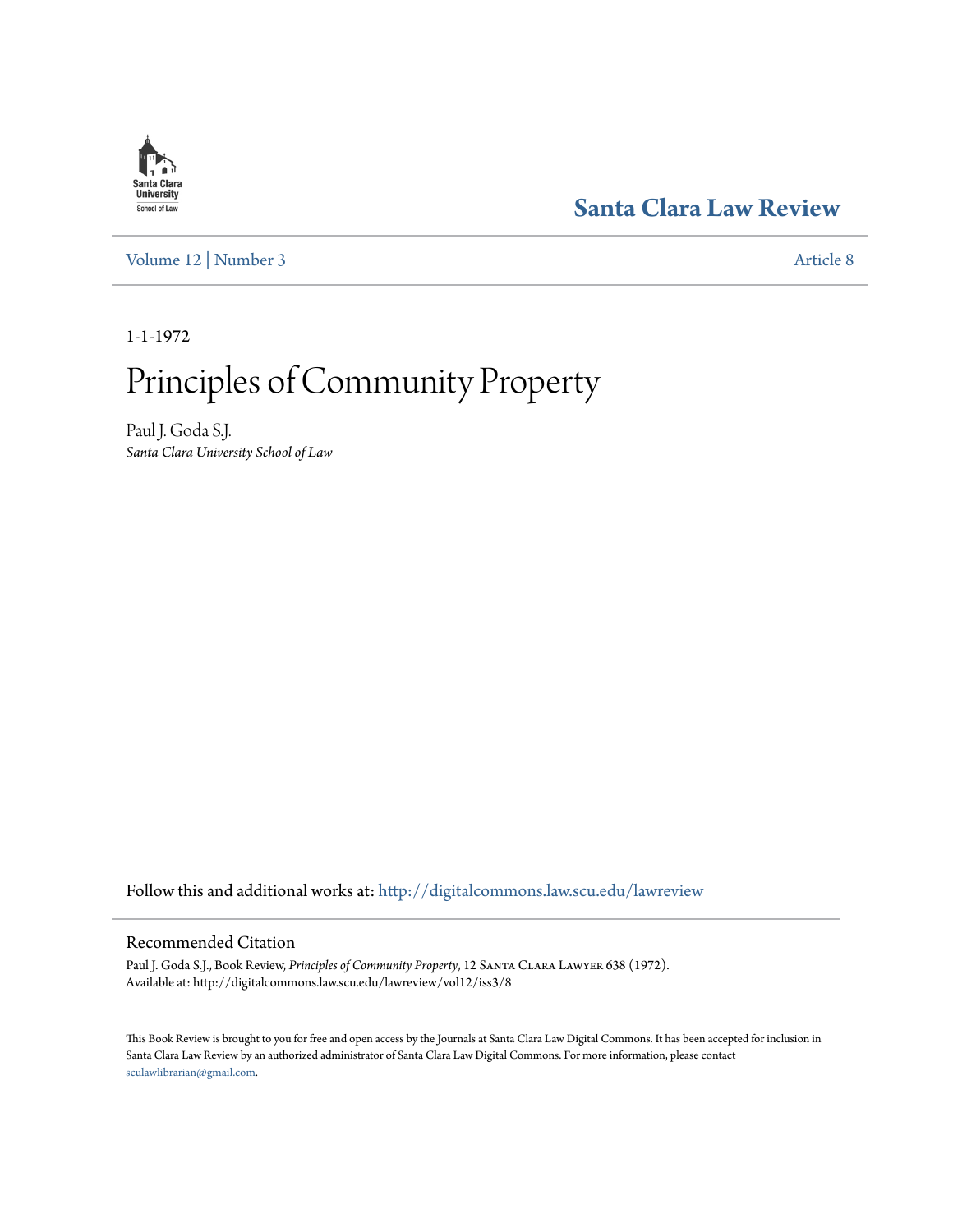*Care Association case.*<sup>12</sup> His trenchant critique of that decision eventually led to a change in New York statutory law so that today's foster parents are accorded preference and may receive a subsidy when they seek to adopt foster children. Chapter four in *When Parents Fail* deals with foster care and expands the former article.

The functioning of courts in dispositional and placement situations is the subject of increasing concern. Professor Katz ranks in that is, from vestiges of feudalism, vague notions of *parens patriae*, and an unrealistic paternalism. *When Parents Fail* is a valuable contribution to the growing struggle to emancipate children from archaic law.

## *Doris Jonas Freed\**

PRINCIPLES OF COMMUNITY PROPERTY, **2ND ED.** By William Q. de Funiak & Michael J. Vaughn. Tucson: University of Arizona Press. 1971. Pp. xix **+** 556. Hardbound. \$28.50.

William de Funiak wrote his masterful *Principles of Community Property* 29 years ago.' The supplements, the latest of which were published in 1948, were inadequate to keep up with the vigorous change in the legislation and interpretation of community property law. I had not made use of his first edition in my own course, California Community Property, because the book was outdated, also, because of a bias to which I shall later refer.

The second edition is basically an updating of the first volume. Chapter and section headings are the same, with some additions, except for Chapter XI on "Taxation," which has been abbreviated considerably.

It is with some fear and trembling that I undertake to review a classical work of legal erudition. I write as a novice teacher. I also write as one who has been affected by a bias. To teach California Community Property is to emphasize a particularistic, statuteoriented body of law.2 To be immersed in California community

The character and extent of the statutes defining the system and a course of

**<sup>12</sup>***In re* Jewish Child Care Ass'n, 5 **N.Y.2d** 222, 183 N.Y.S.2d 65, 156 **N.E.2d** 700 (1959).

<sup>\*</sup> B.A. **1951,** New York University; LL.B. 1946, LL.M. 1954, J.S.D. 1958, New York University Law School; Admitted to the New York, Maryland, and U.S. Supreme Court Bars.

**I**W. DE FUNIAK, PRINCIPLES OF COMMUNITY PROPERTY (1943). <sup>2</sup> H. E. VERRALL & A. M. SAMMIS, CALIFORNIA COMMUNITY PROPERTY 2 (2d ed. 1971).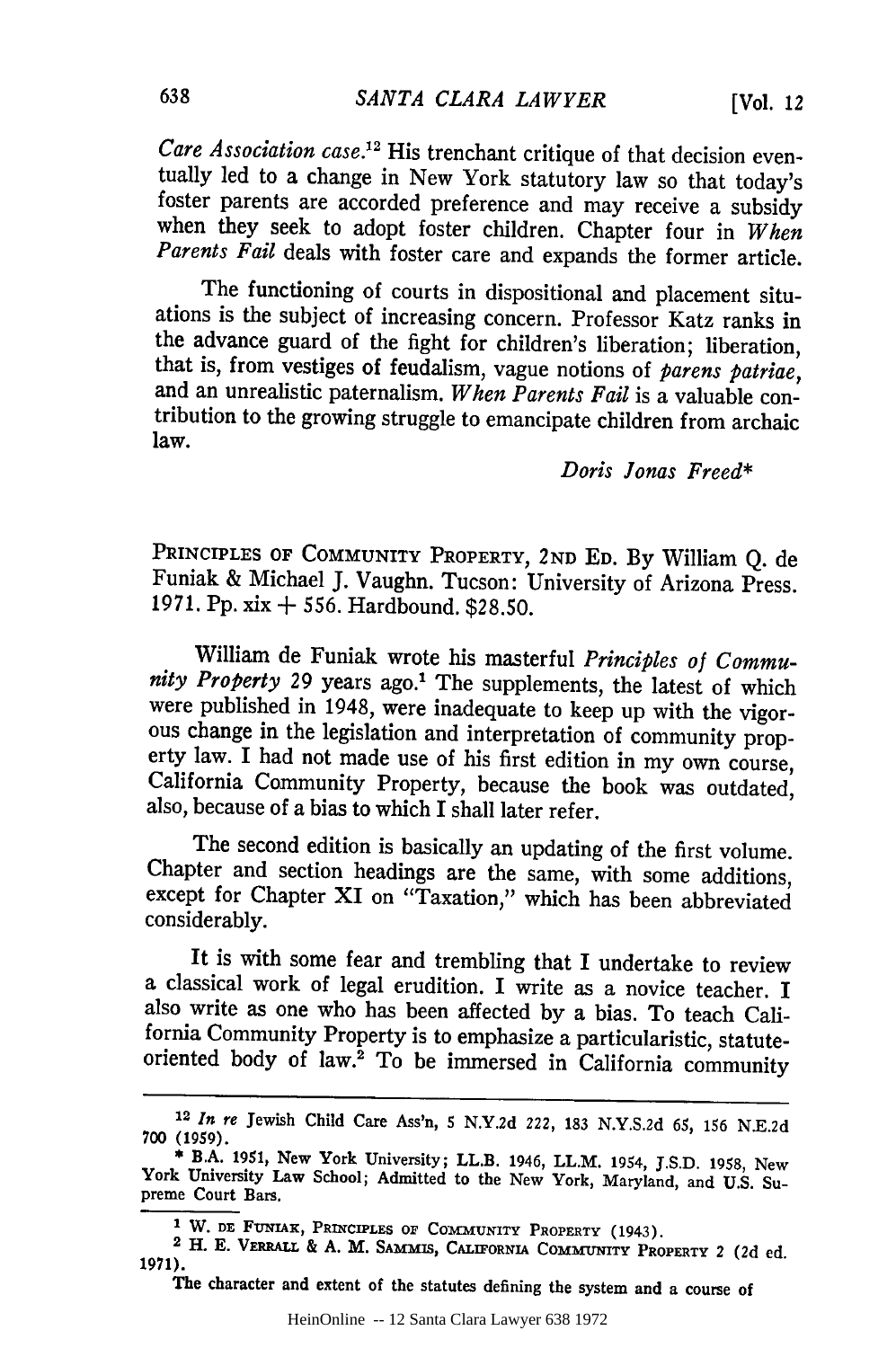property law is to be affected **by** the lack of a comprehensive sys-. **tem.3**

Reading Professor de Funiak and Mr. Vaughn's work has made me conscious of the need to think through to the roots of a body of law in order to realize the stresses and strains within it. The authors do recognize the particularistic nature of community property law in the various states, the heavy emphasis on statutes, and the adverse affect of common law on civil law principles.<sup>4</sup>

But the authors do, nevertheless, think in terms of the system not as a rigid set of rules, but as law guided **by** purposes. The purposes which they have in mind are two: first, the need to support the family **by** social structures which aid the development of both man and woman; and second, the desire to present the community property system unencumbered **by** contradictory growth.

The foreword **by** Professor Margaret H. Amsler, of Baylor, well summarizes the basic principle behind the author's first purpose, support of the family unit:

*Principles of Community Property* deals not only with legal principles but also with philosophical principles. The philosophy may be said to consider that the functions of husbands and wives are complementary, rather than competitive. A marriage is regarded as a total which is larger than the sum of its parts.<sup>5</sup>

The authors, whether from prudence or necessity, wisely avoid the notion of the husband as the head of the family unit.<sup>6</sup> They do, however, condemn the attitude that women should not be partners in the marital enterprise. This strange attitude attributable to the early opponents of the community property system is exemplified by those who characterized it as "the doctrine of those mental her-

*3 Id.* at 7. Knutson, *California Community Property Laws: A Plea for Legislative Study and Reform, 39 S. CAL. L. REV. 240, 240-44 (1966).* 

decisional law peculiar to California, have resulted in a community property deterministantially different from that of the Mexican-Spanish parent<br>system ... It has become *sui generis*... Today reference to Spanish of<br>Mexican legal material by lawyers or by courts is very infrequent. For over one hundred years the California Community Property System has been developed under typical American constitutions and with the use of common law procedures **....** As a result the modern system in content and adminis-tration is so different from the parent system and its administration that reference to Spanish or Mexican authority seem of little value.

**<sup>4</sup>** W. **DE** FuNiAK & M. **VAUGHN,** PRINCIPLES **OF** COMMUNITY PROPERTY **6-13, 382 (2d** ed. **1971).**

**<sup>5</sup>** *Id.* at vi-vii. **Cf.** at **25-27.** Complimentariness is based on recognition of each as a person. *Cf.* at **5:** "[recognition] of the wife as a person in her own right is one of the outstanding principles of the civil law and is one of those in which it diverges sharply from the common law."

<sup>&</sup>lt;sup>6</sup> *Id.* at 328. "It is not particularly pertinent to this work to attempt a monograph on male dominance as resulting from religious, economic, biological or other considerations."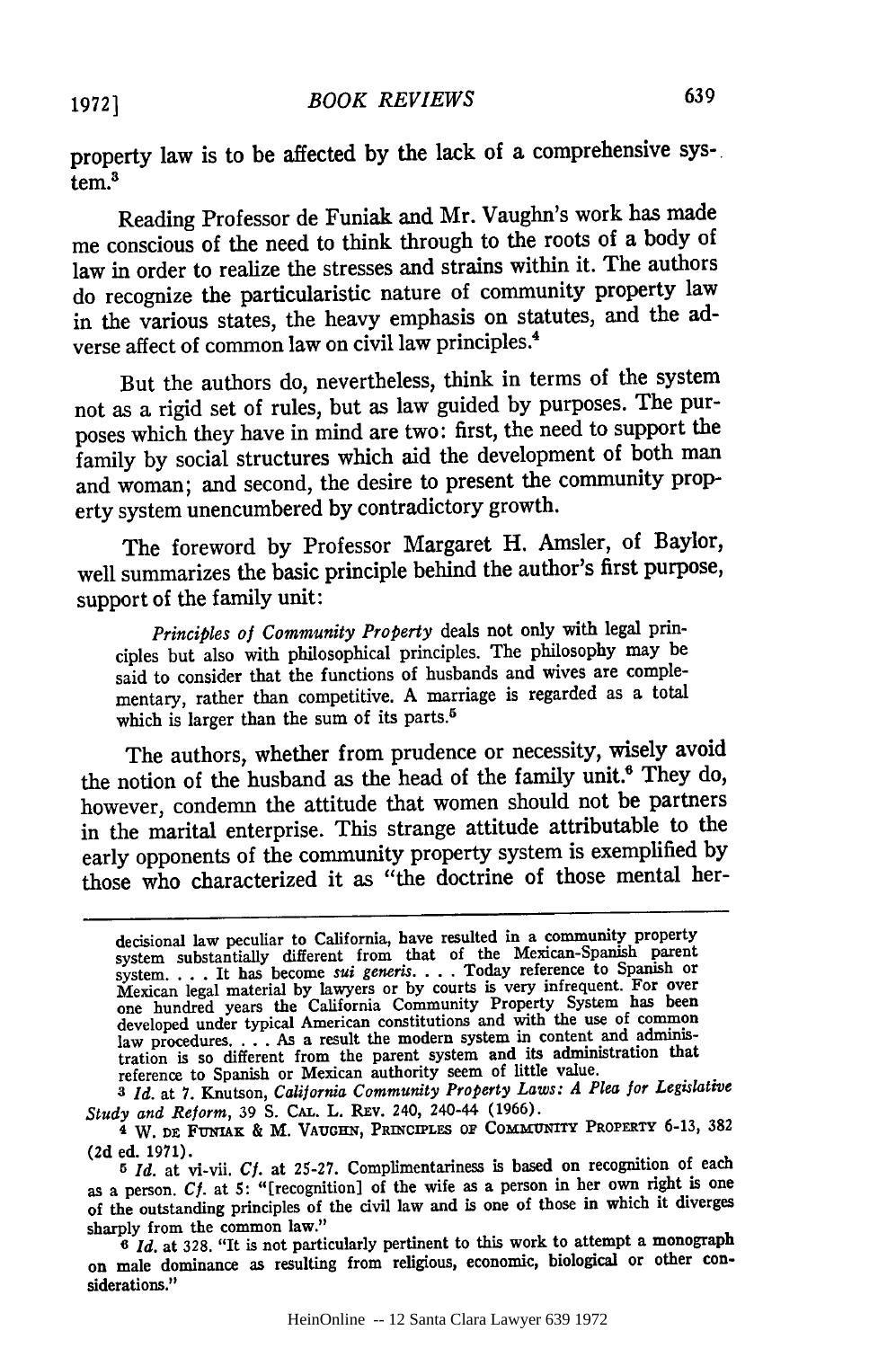maphrodites, Abby Folsom, Fanny Wright and the rest of that tribe<sup>"7</sup>

On occasion, the authors may be oversensitive to what they think are criticisms of the community property system, even though those who supposedly criticize it have in mind the same purpose as the authors. For example, in discussing ownership and management problems, the authors state:

These latter matters are apparently not always understood by oppo-<br>nents of the community property system, who seem to think that it<br>attempts to substitute some sort of cold-blooded partnership for what they view as a sacrament. But actually there is attached to the marriage a marital partnership based on the view that two individuals are equally devoting their lives and energies to furthering the material as well as the spiritual success of the marriage.<sup>8</sup>

I happen to believe in the institution of marriage as a sacrament and as a way of living out promises of love. Moreover, I simply agree with the authors that such an institution needs societal<br>protection—community property law is one of those protections which help to develop the mutuality and sharing that is a necessity to the marital relationship.

The second, and major purpose of this book is to present the community property system as a legal system unencumbered by contradictory growth.

The plan and purpose of this work is to present the principles of<br>the law of community property as it actually existed in its fully de-<br>veloped form in Spain, the form, in other words, in which it came to<br>this country and the many misconceptions and erroneous interpretations which have like barnacles attached to it.<sup>9</sup>

The authors succeed admirably in this purpose. The erudition that is evident in Chapter II, "Origin and Extent of Community Property System," Ch. III, "Spanish Laws and Their Historical Background," and Ch. IV, "Establishment of Community Property System in the United States" extends throughout the discussion of specific rules of community property law.

Conditioned as I am by my own past and more particularly by the California community property system, I believe that the authors have given me new insight into some of the broader areas of com-

<sup>&</sup>lt;sup>7</sup> Id. at 25, quoting Kirkwood, Historical Background of the Law of Community Property in the Pacific Coast States, 11 WASH. L. REV. 1 (1936).<br><sup>8</sup> 2 W. DE FUNIAK & M. VAUGHN, PRINCIPLES OF COMMUNITY PROPERTY 237 (2d

ed. 1971)

*<sup>9</sup> Id.* at **13.**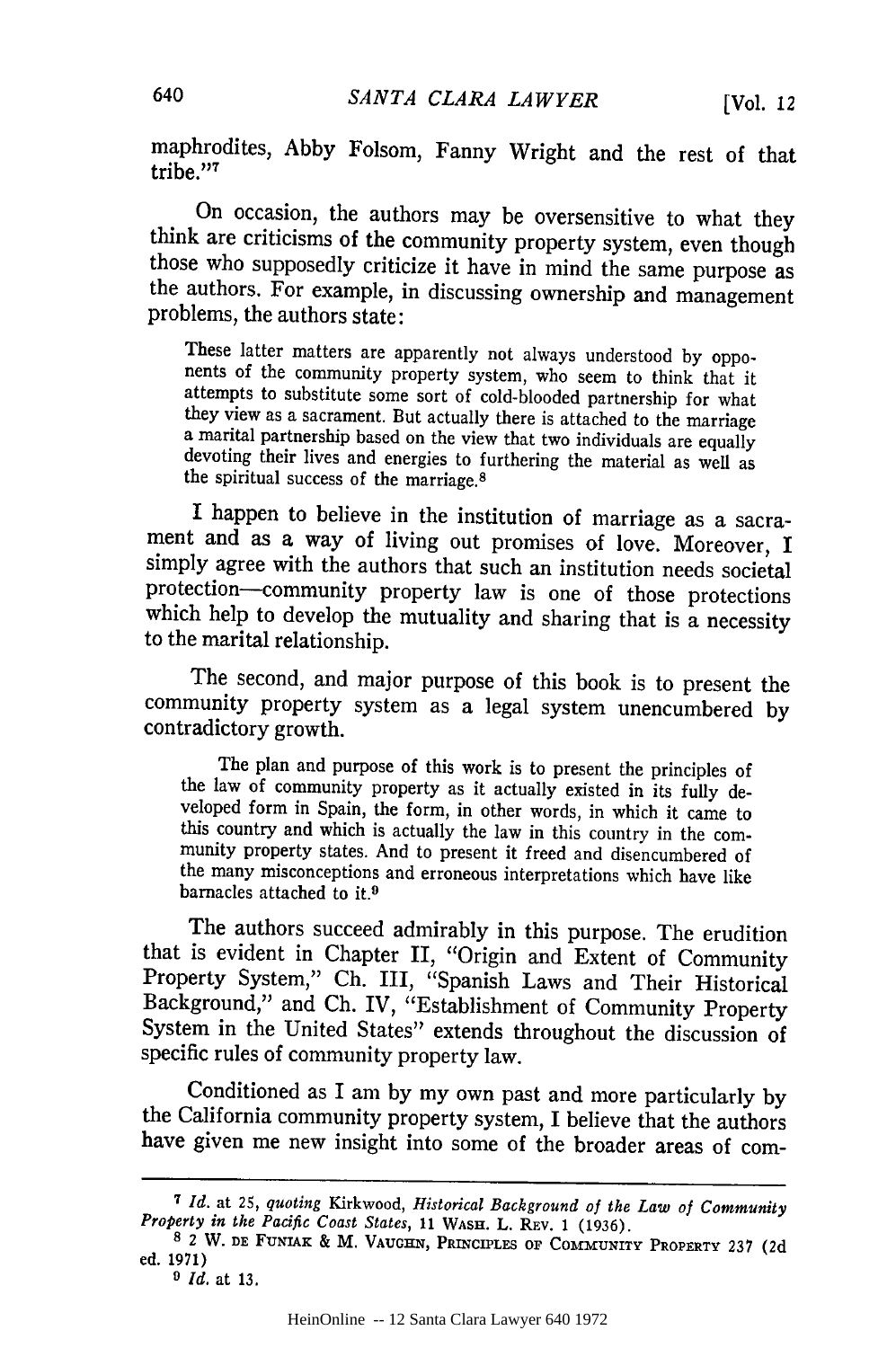munity property law. An example would be the standard presumption that property acquired during marriage is community property is "a rule of substantive law, and is not just procedural, as a rule of evidence."<sup>10</sup> I think that I had tended to look upon the rule only as a rule of evidence.

Nor had I thought much about the giving of a gift to both spouses, assuming that an intention to show that it be held as community property would be acceptable. *Andrews v. Andrews," a* California case, indicates too simply that a gift of a home to the spouses before marriage, taken in the husband's name, is held as a tenancy in common. No reasons are given. Once again, the California courts have failed to wrestle with the overarching nature of community property.

Much more importantly, the authors have forced me to look at historical community property principles. They emphasize that "by 'property acquired during marriage' is primarily meant property acquired by onerous title **....** *12* Onerous title is created by the payment of a valuable consideration. The authors argue that personal injury damages are not acquired by onerous title and thus should not be community property.<sup>13</sup> They complain that California (which was temporarily in the modern field by declaring that personal injury damages were separate property) has reverted to the older concept that personal injury damages are not acquired by gift, devise, or inheritance and hence must be community property.<sup>14</sup>

I suppose that it is on issues like this that I am most torn when reading *Principles of Community Property.* On the one hand, the general principles that have evolved from Spanish law do not solve all the special problems which each state may emphasize in developing its own rules. California, for example, went through several statutory contortions trying to avoid the consequences of contributory negligence in recovery for personal injury damages when husband and wife were involved.

On the other hand, I suspect that even the authors have similar difficulties in reconciling all of their principles with each individual application. For example, acquisitions, earnings, and gains during marriage which are obtained through labor and industry, that is, by onerous title, are community property.<sup>15</sup> If that is the case, then

**<sup>10</sup>***Id.* at **118-19.**

**<sup>11 82</sup>** Cal. App. 2d 521, 527-28, 186 P.2d 744, **747** (1947). **<sup>12</sup>**2 W. **DE** FUNIAK & M. **VAUGHN, PRINCIPLES OF COMMUNITY PROPERTY 128-29 (2d** ed. 1971)

*<sup>13</sup> Id.* at 128-29, 198-205.

**<sup>14</sup>***Id.* at 200-01, 207-09, & § 83.1.

**<sup>15</sup>***Id.* at 142-43.